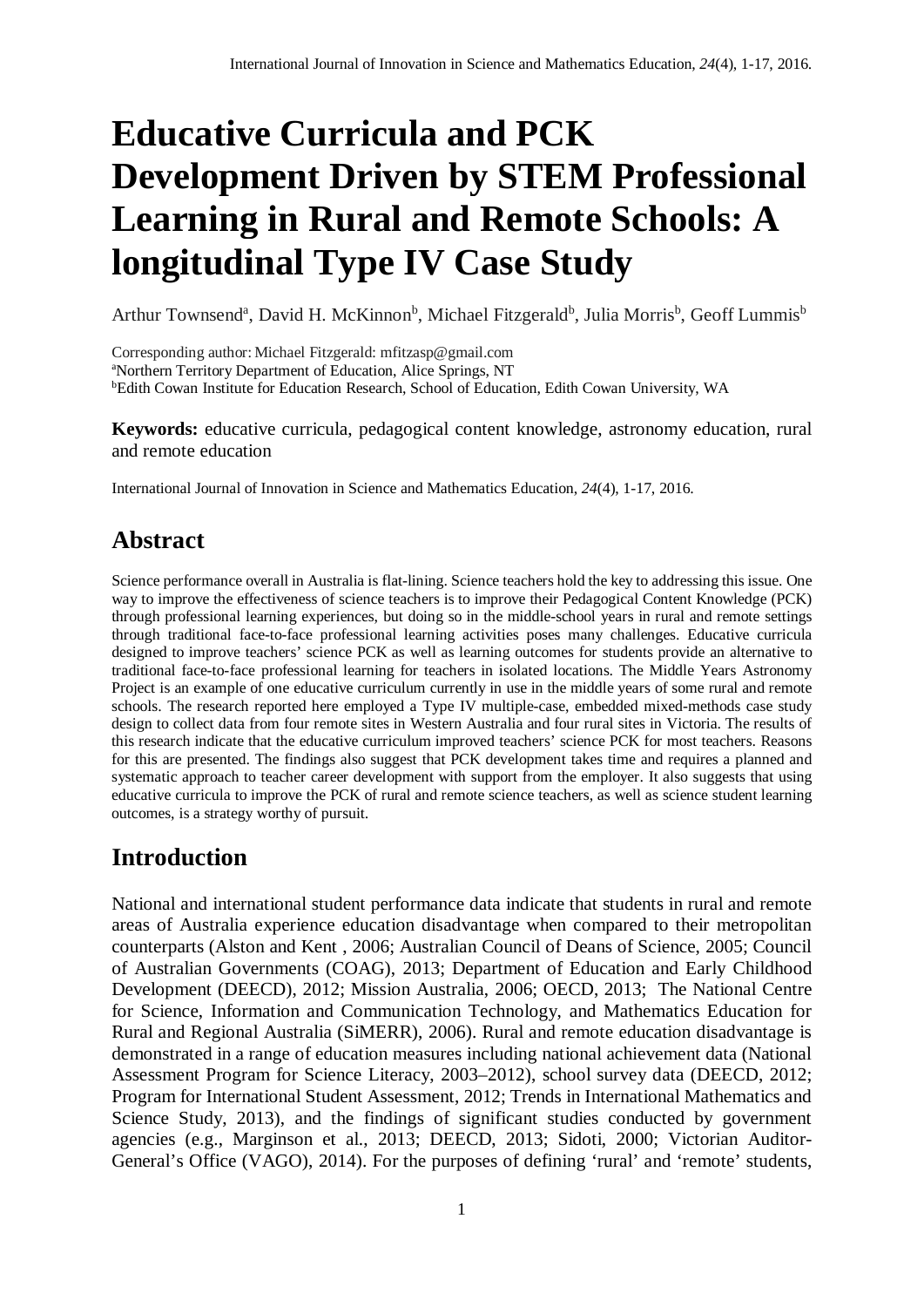this study uses the definitions provided by the Australian Statistical Geography Standard (Australian Bureau of Statistics, 2011).

Rural and remote education disadvantage includes *science* education disadvantage (Australian Senate, 2009; National Assessment Program-Science Literacy, 2003–2012; OECD, 2013; SiMERR, 2006; VAGO, 2014). The research reported here sought to explore the potential of educative curricula in developing teachers' PCK and improve teachers' ability to deliver quality, authentic science lessons. Educative curricula usually consist of 'ready–to–go' packages, such as those described in McKinnon (2005) and Fitzgerald et al. (2015), that guide teachers to improve their PCK by providing advice on the selection of instructional strategies, the selection of assessment tools and methods, and through the provision of correct science content knowledge within the curriculum materials. In addition, educative curricula for science also provide teachers with advice on common student alternative conceptions, how to devise interventions to challenge these, appropriate instructional strategies to deal with them, and the impact of science orientations on strategy selection. Educative curricula thus provide teachers with professional learning and materials that expedite effective implementation of classroom activities, as well as helping pedagogical decision–making, which facilitates the development and transferability of PCK to other teaching and learning situations (Davis & Krajcik, 2005).

This paper reports on teachers' development of PCK in rural and remote schools across two phases of a research study. This case study explored the implementation of the Middle Years Astronomy Project (hereafter, the Project) an integrated science, technology, and mathematics hands-on, inquiry-based approach to teaching science (McKinnon, 2005; 2012, Danaia 2007) targeted at upper primary and junior high school students. The Project is one example of how educative curricula can help assist teachers' professional learning and PCK, and move science learning towards the 'ideal picture' of science defined by Goodrum, Hackling & Rennie (2001, p. *ix*).

### **Education in the Middle Years**

There is a strong literature base that indicates the middle years are critical years for adolescents (e.g., Chadbourne, 2001; Dinham & Rowe, 2009; Western Australian DET, 2008), particularly in science education. The middle years are defined as students aged between 10 and 15 years (Dinham & Rowe, 2009). Science education is particularly important for these students as positive experiences in science before the age of 14 improve their engagement in Years 9 to 12 (Chubb, 2012, 2014; Goodrum et al., 2001; Goodrum, Druhan & Abbs, 2012; Lyons & Quinn, 2010; Marginson, Tytler, Freeman, & Roberts, 2013; OECD, 2006; The Regional Policy Advisory Committee of Victoria, 2013; Tytler, Osborne, Williams, Tytler, & Cripps Clark, 2008). Consequently, students require positive and engaging science education experiences in primary school education. However, Goodrum et al. (2001) revealed that science teaching is not in the 'comfort zone' of many primary teachers and this may negatively affect students' experiences. The low science teaching efficacy of primary teachers was reflected in an average self-reported figure of 59 minutes per week devoted to science (Goodrum et al., 2001), compared to the 'ideal' time allocation of 1.5-2.5 hours per week. The minimal instruction was reinforced by Angus et al. (2004) who reported an average of 41 minutes in schools in Western Australia. If students are receiving limited science education, they have less time to engage in positive science experiences prior to the age of 14, the age where they may be 'turned off' science (Chubb, 2012, 2014; Goodrum et al., 2001; Goodrum, Druhan & Abbs, 2012; Lyons & Quinn, 2010; Danaia et al., 2013; Marginson et al., 2013; OECD, 2006; The Regional Policy Advisory Committee of Victoria, 2013; Tytler et al., 2008).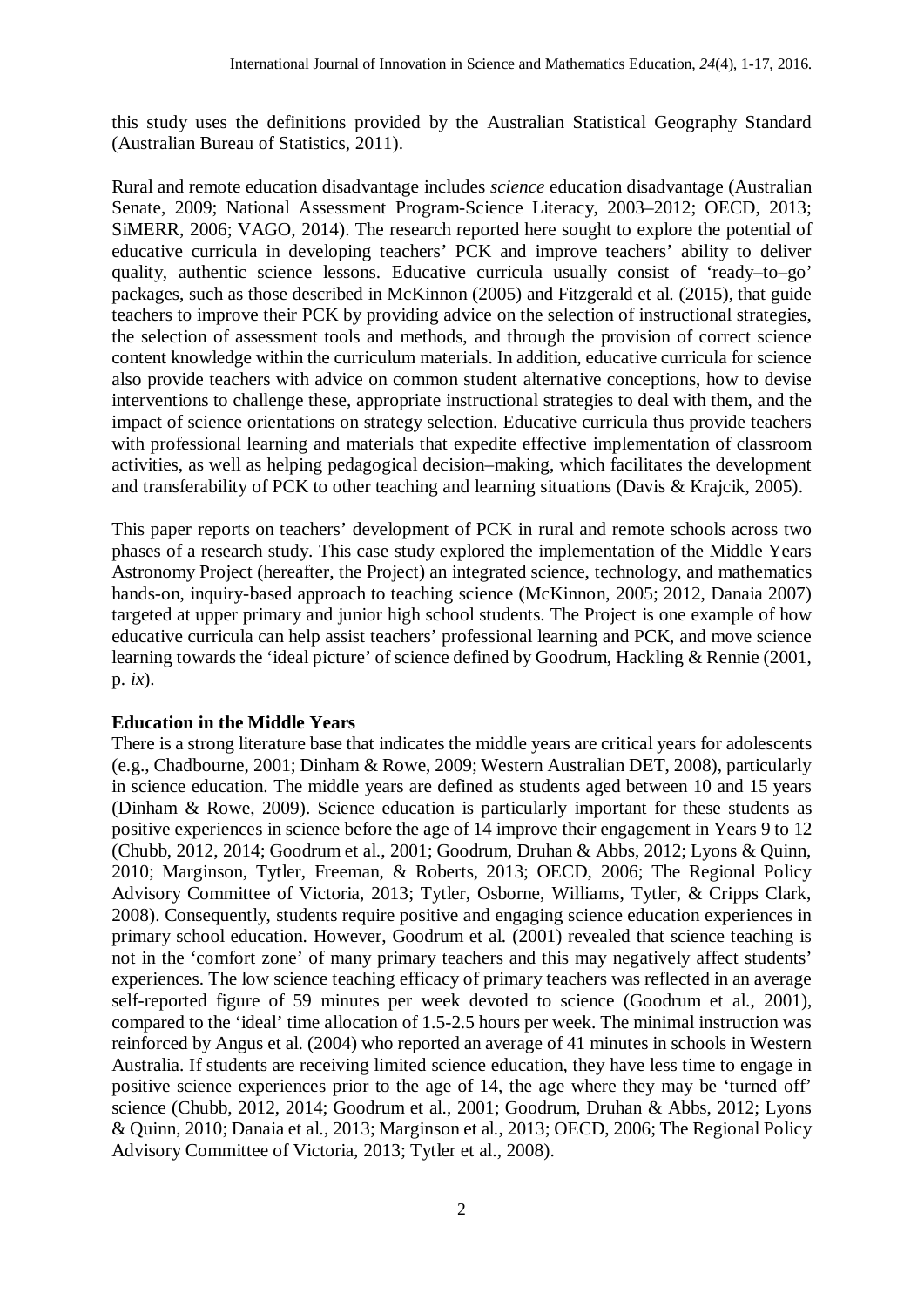If students are 'turned off' science in their own middle years of schooling, the scientific literacy of future teachers also declines as these students enter initial teacher education courses. Australian primary teachers already have a lower frequency of major study of science when compared with similar countries (Marginson et al., 2013; OECD, 2006). Appleton (2005) has shown that lack of science subject content knowledge affects primary teachers' confidence to teach science and that many have not studied science during their senior school courses. The limited experience of science further acts as a barrier to teachers' development of PCK, which involves having strong subject content knowledge (Kind, 2009a).

Another reason for focussing on the middle years of schooling is international and national testing results. Trends in International Mathematics and Science Study (TIMSS) and Programme for International Student Assessment (PISA) assessment data (e.g., OECD–PISA, 2012; TIMSS, 2013) reveal that science performance in the middle years of schooling is 'flatlining'. Furthermore, Australia has a large range in student achievement in these tests, with the performance of Tasmania and the Northern Territory well below the OECD average in both PISA and TIMSS. The long equity tail in Australian international science assessment data has an overrepresentation of rural and remote students, Aboriginal students and low socioeconomic status students. In particular, students in remote locations perform at a significantly lower level than their metropolitan peers and are over represented in the Below Proficiency Baseline in national assessment data (National Assessment Program for Science Literacy, 2003–2012).

Alston and Kent (2006), Mission Australia (2006) and Sidoti (2000) all report that school students in rural, remote, and isolated areas of Australia are disadvantaged. This was attributed to restricted access to the rich learning environments available to their metropolitan counterparts and to the lower value placed on education, and its relevance, by rural families. This disadvantage has a number of negative impacts including lower retention and completion of Year 12 (particularly for Aboriginal students), lower enrolment in tertiary education, higher absenteeism, and lower engagement in schooling. National assessment data show that students in remote and very remote areas perform at lower levels than those in provincial and metropolitan regions with means of 349, 381 and 400 respectively (Australian mean=394) (ACARA, 2012, 2013). In addition, Year 7 Numeracy data show increasing disadvantage with increasing isolation with students *not* meeting national minimum standard at 2.3%, 9.8% and 37.2% respectively (ACARA, 2014). A similar pattern exists in the 2011 TIMSS data where differences in metropolitan, remote, and very remote students equate to two years in schooling (ACER, 2013). It could be argued that improving the performance of students in rural and remote areas provides one means of raising the Australian average in both national and international assessments. Student performance, however, is reliant on the quality of instruction.

Science teachers working in rural and remote schools also face challenges. The Australian Council of Deans of Science (2005), The Australian Productivity Commission (2010), The Federation of Australian Scientific and Technology Societies (2002), The NSW Inquiry into Public Education (2002) and Sidoti (2000) all reported issues of general disadvantage and inequality in relation to science teachers in rural and remote Australia who have limited access to professional learning opportunities and to specialist science staff. Often, it is difficult to retain qualified teachers, with high annual staff turnover rates (> 20% per year) in remote schools (SiMERR, 2006).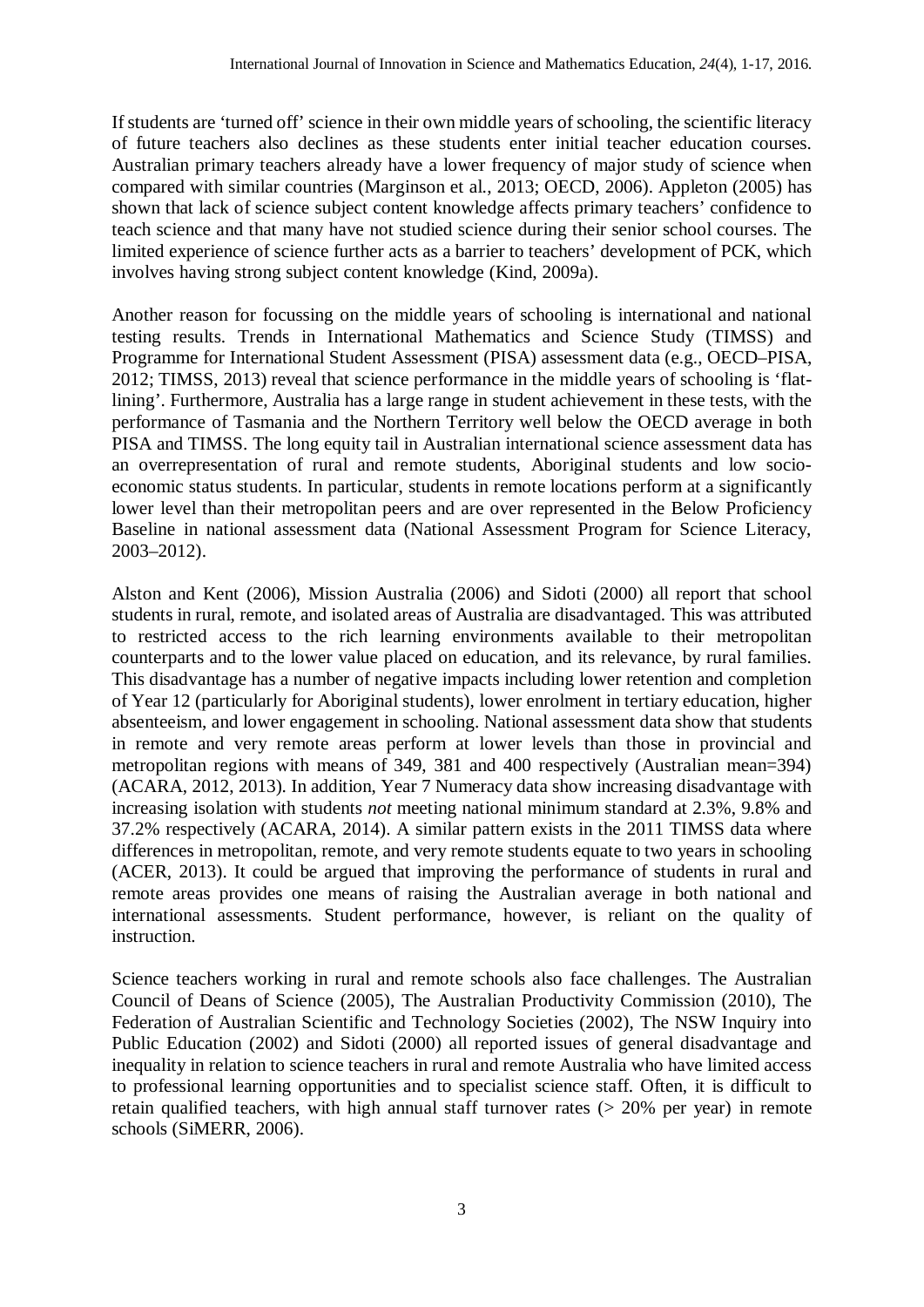Ensuring science students in rural and remote settings have access to effective science teachers requires a conscious effort to ensure that they have the skills through teacher training, and both on- and off-site professional learning. (Fishman, Marx, Best & Tal, 2003). It also requires an understanding of the specific skills that effective science teachers possess so that these skills can be nurtured and continually improved (Birman, Desimone, Porter, & Garet, 2000; Tinoca, 2004). Finally, it requires an understanding of the challenges facing rural and remote science teachers so that they can nurture, maintain and grow their professional skills to become highly effective (Sheffield, 2004).

### **Pedagogical Content Knowledge (PCK)**

Loughran (2010) argues that the focus of our understanding of the work of teachers as 'teaching alone' needs to shift to thinking about the interplay between teaching and learning, and learning and teaching. Thinking of teachers' work in this way challenges notions of teaching as 'telling' and learning as 'listening', which is counter to the meaning of pedagogy as an inquiry process involving interaction between teacher and students. Teaching is therefore interrelated with, and dependent on, student learning (Fishman et al., 2003). In this view, building the pedagogical reasoning skills of teachers to respond to specific students for specific purposes in specific teaching and learning environments at specific times becomes critical to achieving effective teaching and learning (Abell, 2008; Kahle, 1999). Adapting, transferring, and applying pedagogical reasoning skills to new teaching and learning environments with new students to achieve effective learning signifies growth in teacher knowledge of practice (Angell, Ryder, & Scott, 2005; Cochran-Smith & Lytle, 1999; Davis, Petish, & Smithey, 2006; Grimmett & MacKinnon, 1992).

Magnusson et al. (1999), building on the work of Shulman (1986a, b), offers a definition of PCK comprised of five elements. Combining these elements with those proposed by Kind (2009b) indicates that PCK comprises the following eight elements, which provide a framework for understanding, and therefore developing, PCK:

- 1. Knowledge of instructional strategies designed to elicit effective science learning;
- 2. Knowledge of subject matter and of the curriculum, which features that subject matter;
- 3. Knowledge of one's personal orientation to teaching science;
- 4. Knowledge of assessment;
- 5. Knowledge of students' understanding of the subject including their alternative conceptions;
- 6. Knowledge of one's orientations towards teaching (knowledge of and about the subject, beliefs about it, and how to teach it);
- 7. Knowledge of teachers' efficacy to teach science; and,
- 8. Well-adjusted emotional attributes.

Something extra is obtained by moving fluidly and holistically amongst these elements of PCK as in–the–moment decisions are made in the learning environment to improve student learning. Kind (2009b) and Magnusson et al. (1999) found it challenging to describe clearly the 'extra' but suggest that it can be observed in the highly effective science teacher's ability to continuously scan their environment to assess the effectiveness of their chosen instructional strategies to achieve the desired learning outcomes. Where their chosen strategy is not achieving the desired learning outcome, in-the-moment responses are made. Mitchell et al. (2015) describe this as 'pinball pedagogical reasoning'. This process of continuously scanning the environment and making adjustments requires a sophisticated development and implementation of PCK in the teaching and learning environment. In recent years there has been evidence for the benefit of developing PCK in initial teacher-education courses, as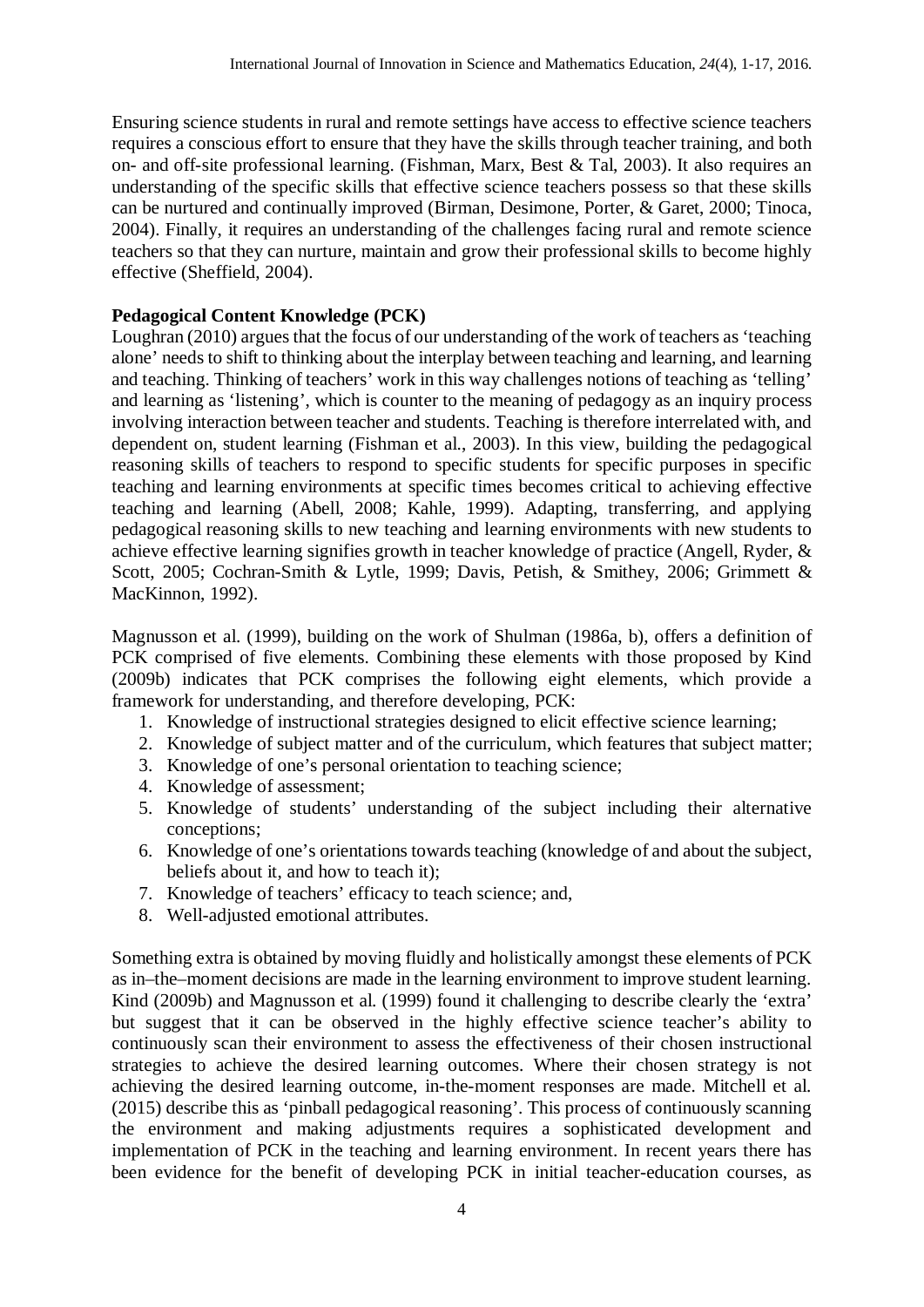described Bybee (2014) and McKinnon, Danaia and Deehan (in review). Beginning PCK development early in teacher education provides opportunity for early career teachers to practice moving fluidly and holistically amongst the elements of PCK in their teaching.

# **Methods**

This study was premised on the need to support rural and remote teachers to improve their PCK in science. An educative curriculum was offered as one model to support science and STEM learning for both teachers and students in rural and remote schools where face-to-face professional learning was problematic. The researchers sought to answer three research questions:

- 1. Does the Middle Years Astronomy Project (the Project) have any potential for improving teachers' science PCK in rural and remote areas with the concomitant potential to redress educational disadvantage?
- 2. If the Project does/does not have this potential, what are the reasons for this?
- 3. What, if any, are the implications from this study for supporting teachers of science in the middle years of schooling in rural and remote areas to improve their PCK?

The study involved implementing a Type IV multiple-case, embedded mixed-methods longitudinal design (Yin, 2014, pp. 51–56), to explore the efficacy of educative curricula to improve teachers' science PCK in multiple schools in rural and remote locations. Multiple sources of data, embedded within sites, were elicited from students, teachers, a Key Learning Area consultant, administrative officers and parents. A case study approach is particularly relevant when the behaviours that the researcher is seeking to investigate are not open to manipulation, and when a rich descriptive real-life account is required to understand the case being investigated (Burns, 2000; Merriam, 1998; Yin, 2014). Specifically, this study was based on the Project as one educative curriculum that includes integrated, authentic learning experiences in science as well as the other STEM subjects. The case study approach allowed researchers to interact with the teachers implementing the Project in the context of their 'real– life' settings. Similarly, it was necessary to interact with students in their schools to determine the project's effectiveness (Burns, 2000; Merriam, 1998; Yin, 2014). Within these cases, it was also possible to collect multiple sources of data, both quantitative and qualitative, which were necessary to facilitate triangulation of results (Yin, 2014).

The Project develops PCK in teachers by using the approach of CoREs (Content Representations) and PaP-eRs (Pedagogical and Professional-experience Repertoires) suggested by Kind (2009b) and Loughran et al. (2006). The Project included one intensive professional learning day for participating teachers and a set of electronic materials with background information and learning activities for students. These activities were linked to the students' results from an Astronomy Diagnostic Test (ADT), where students' alternative conceptions identified in the test formed the basis for the sequence of the learning activities selected by the teacher (Danaia & McKinnon, 2008; Deming & Hufnagel, 2000; Hufnagel, 2002; Slater, Hufnagel, & Adams, 1999). All of the activities link to State or National Curricula.

### **Structure of the Research Study**

The study was structured in two phases. Phase 1 occurred in a remote region of Western Australia and involved exploring the impact of the Project in one rural and three isolated schools: one rural middle school for Years 7–9, two remote F–12 schools, and one remote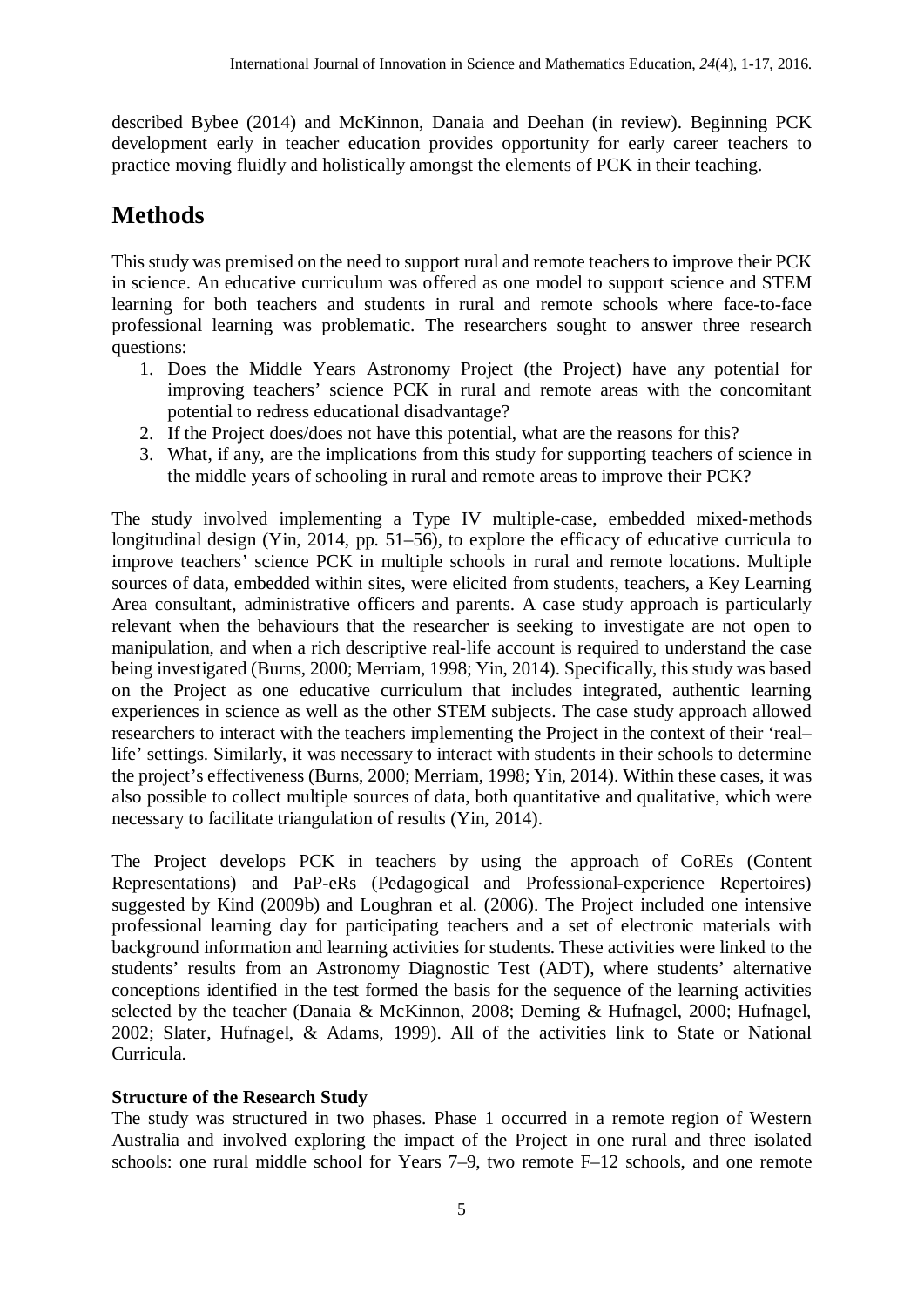distance education school for Years F–7 (F=Foundation year or Kindergarten). The context for Phase 1 was an Australian Telescope National Facility (ATNF) led project, *Wildflowers in the Sky,* that gained Federal funding under the Australian Schools Innovation in Science, Technology and Mathematics (ASISTM) scheme and which is reported in the overall evaluation (Tytler, Syminton, Smith, & Rodrigues, 2009). As part of the ASISTM project, teachers were required to assist students to implement hands–on activities and engage them in inquiry–based learning to observe such things as the day and night sky using a range of technologies from the unaided eye to remotely controlled telescopes via the internet. A key component of the project was the development and delivery of effective professional learning over the longer term. The initial teacher workshop was held in a regional centre proximal to the collaborating schools, attracting more than 20 teachers from those schools. It was proximal only in the sense that there was nothing else between the participating schools and the common location. All teachers in the other schools had to travel varying distances up to 450 km.

Phase 2 took place in rural Victoria and involved exploring the impact of the Project in four Foundation to Year 6 primary schools. Specialist Key Learning Area (KLA) and crosscurriculum consultants formed part of a resource base to help lift school-achievement data in the region. One of these was a specialist Science KLA Consultant who provided support to schools, including: science curriculum, assessment and pedagogical advice; teaching and learning resources; and professional learning support designed to improve science curriculum outcomes based on the AusVELs (Victorian) science curriculum (DEECD, 2012, 2013). The professional learning support included provision of face-to-face sessions, online support and mentoring and direct coaching during school visits. The aim of implementing the Project was to support science as well as to improve literacy and numeracy outcomes within a crosscurriculum educational approach. Access to a remotely controlled telescope in Wyoming, USA was provided and allowed in–class observing of the night sky during the students' normal class time.

### **Data Collection**

Six primary sources of data were employed in this research. These sources were: documentary; archival records; interviews of participants; direct observations; physical artefacts; and, student tests. For the sites in Phase 1, documentation consisted of newsletters, teacher lesson notes, and school profile information presented to the researcher, data collected from school websites and student performance in the Astronomy Diagnostic Test. For Phase 2, documentary sources comprised school newsletters, teacher lesson plans and school websites.

Archival records refer to past records of stored materials, usually of a historical nature, used in conjunction with other sources of evidence to illuminate a case study. Two documents of a historical nature assisted in generating data: a copy of the ATNF *Wildflowers in the Sky* ASISTM report to the Curriculum Corporation (Hollow, 2007); and, a report by Tytler et al. (2008) detailing 16 ASISTM case studies that illustrate better science innovative practice, and in which *Wildflowers in the Sky* was one project described.

Short (about 30 minutes) semi-structured interviews (Burns, 2000; Rubin & Rubin, 2011) with key agents were undertaken at each site with those involved in implementing the Project, and carefully planned to include a list of focus questions. Respondents included teachers, principals, middle-school leaders, the Science KLA consultant and the Cluster Coordinator. During Phase 2 of the research, some parents were also involved in data collection, as they interacted with the researchers while visiting the school. These unrecorded interviews formed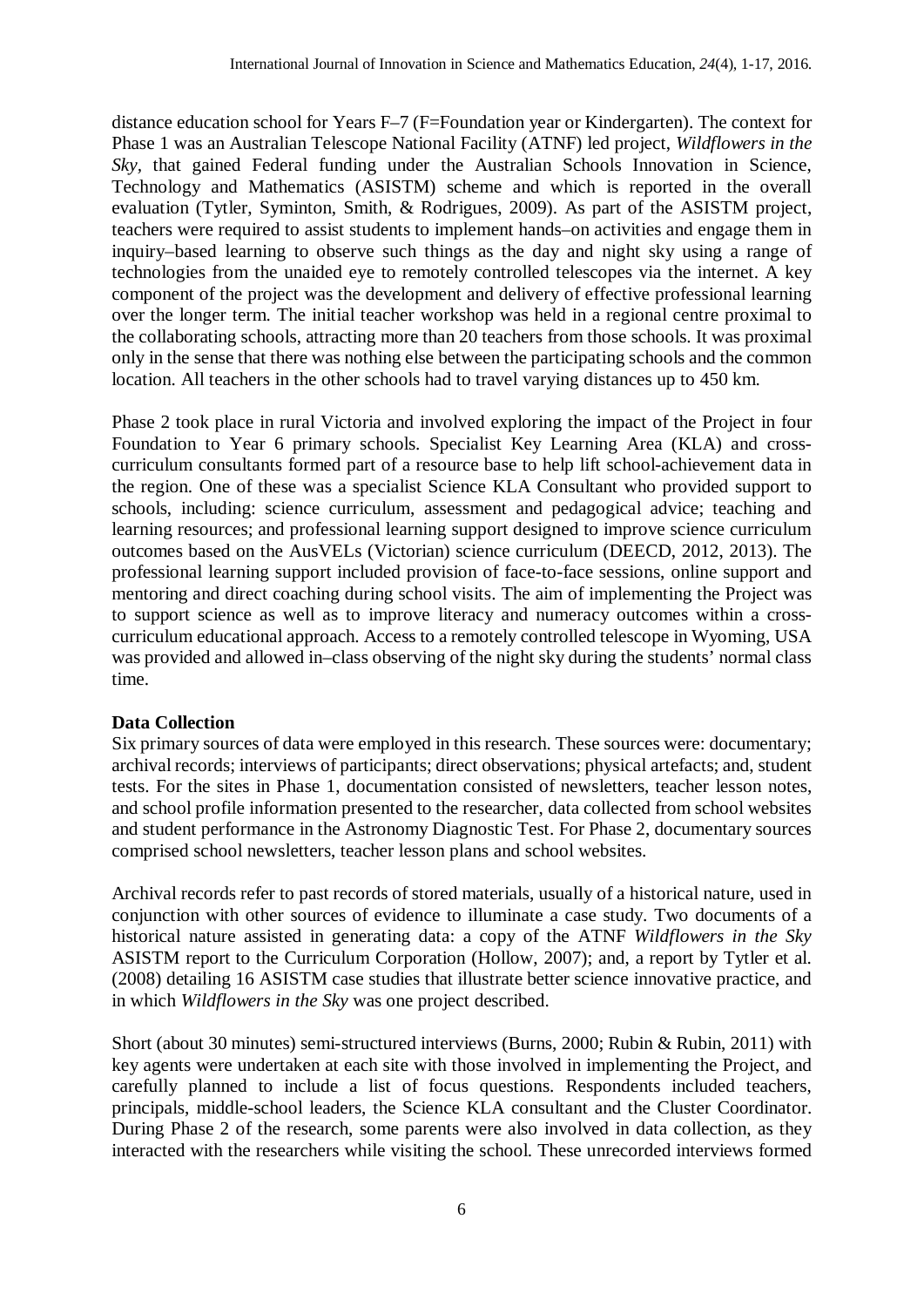part of the set of observations gathered during visits to the sites. Interviews were also undertaken with all of the teachers who were implementing the Project at all the sites.

Student interview questions were derived from the same set of questions as those asked of teachers and followed the same semi-structured format, which provided latitude to keep the flow of the interview going with respondents who were often quite shy. In order not to intrude too much into student-lesson time, and for reasons of manageability, it was decided to interview a sample of students at Sites 1, 2, 3, 4, 7 and 8. In addition, the Science KLA Consultant and the Cluster Coordinator employed by the schools also provided interview data.

Site visits were conducted for the purpose of gathering interview data and provided the researchers with multiple opportunities to make direct observations concerning the work of staff and their interactions with students as well as environmental factors operating at the sites (e.g., the students' thematic decorations of their classrooms and the apparent engagement of pupils during their lessons). Such observations were recorded in a journal and were supported by photographs and videos acquired from the teachers. In Phase 2 of the study, the Cluster Coordinator created a password-protected Dropbox location for participating sites to share support material, implementation ideas, and teacher– and student–generated videos. Copies of videos provided by Principals at Sites 5, 7 and 8 were used to augment and triangulate other data. There were three types of teacher- and student-generated videos:

- Teacher-produced pretest/posttest videos for the purpose of demonstrating students' understanding of astronomy and space, made at the commencement and end of the study;
- Teacher-produced images and videos illustrating students at work on key astronomical concepts (e.g., working on the scale of distances to the planets and to the nearest star from the Sun, or working on explanations for the seasons); and,
- Student-produced videos at the end of a topic, demonstrating students' knowledge of astronomical concepts.

In the Project, the materials suggested that teachers should probe their students' alternative conceptions about celestial phenomena before they began teaching the content. This involved students completing the Astronomy Diagnostic Test (Danaia & McKinnon, 2008; Deming & Hufnagel, 2000; Hufnagel, 2002; Slater, Hufnagel, & Adams, 1999). These tests were completed and collected on both pretest and posttest occasions to determine the differences in students' conceptions of astronomy.

### **Data analysis and interpretation**

Following data collection, analyses occurred at the site level then by the phases of the research to look for emerging patterns using the descriptors 'remote' for Phase 1 sites and 'rural' for Phase 2 sites. Convergent– and divergent–based patterns then emerged. The process of triangulation tested each pattern. In this way, explanation building occurred to account for occurrences at the individual and aggregated site levels for Phase 1 and Phase 2 of the study. The process of explanation building by triangulating the data involved developing rival explanations and incorporating emerging propositions to create new explanations where data supported this. Examining data for evidence of PCK growth through using the educative curriculum involved applying the framework developed (Davis & Krajcik, 2005; Kind, 2009b; Magnusson et al., 1999). No attempt is being made here to attribute causality. Rather, this framework is used to indicate changes in teacher PCK.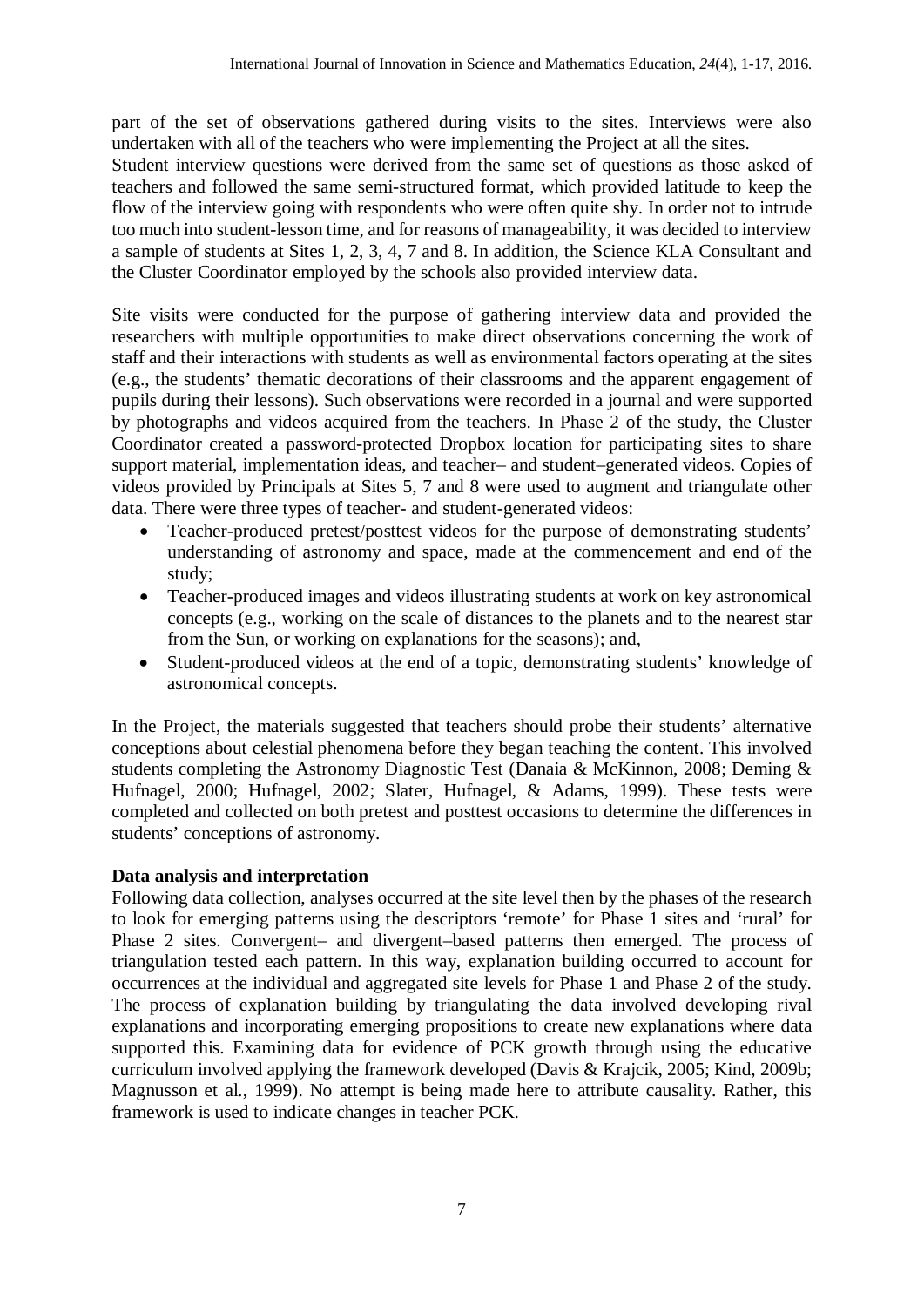# **Findings**

The research findings are presented for each phase of research in Tables 1 and 2, followed by a short comparison of the two phases. When individual participants are discussed, the following code applies:

- The initial letter denotes the participants' role: P for principal, T for teacher;
- The cardinal number denotes the different participants at each school (e.g., T1 is the first teacher and T2 is the second teacher for a site); and,
- The subscript indicates the site at which the participant was located (e.g.,  $P1_{S1}$  is the principal at site 1 and  $T3_{S2}$  is the third teacher at site 2).

### **Summary for Phase 1 Remote Schools**

Phase 1 included Western Australian sites 1 through 4. Table 1 shows the development of each teacher's PCK, based on the framework developed from the literature (Kind, 2009b; Magnusson et al., 1999 and Shulman, 1986b). The findings from this phase suggest that the Project had the most positive impact on teachers who adopted either all or some of its elements and only two of whom had studied science at a tertiary level. These two teachers were teaching science in Years 8 and 9 (the middle years of schooling in Western Australia).

There are a number of inferences that can be made from Table 1. Firstly, the data suggest that the Project's educative curriculum improved the science PCK on five of nine growth indicators for half or more of teachers involved in implementing the Project. For all nine growth indicators, the data suggests two or more teachers improved their science PCK for that particular indicator. For the PCK indicator *Improved student-science learning outcomes* the data suggest student engagement and enjoyment with astronomy at all sites improved and at some sites students' alternative conceptions moved towards more accepted scientific explanations for particular phenomena as measured by the Astronomy Diagnostic Test. There was evidence of improved science knowledge, skill and vocabulary at most sites. Seven of the teachers across all sites held evening sessions using telescopes donated by ASISTM project. Students particularly enjoyed these evenings, and also commented favourably on engaging with projects such as investigating and measuring crater impacts and keeping a Moon Journal. Site 3 chose to deliver the project through establishing an Astronomy Society, which was an enjoyable experience for the students.

Secondly, measured by the number of teachers showing improvement in a PCK growth indicator, the data suggest that for teachers at the remote sites, the Project's educative curriculum had the greatest impact on improving:

- Knowledge of science instructional strategies and their implementation;
- Knowledge of science content and the science curriculum;
- Improved teacher confidence to teach science;
- Improved personal attributes; and,
- Improved student science-learning outcomes.

Eight of nine teachers improved their *Knowledge of science instructional strategies and their implementation* based on the materials provided. While confidence varied, the personal assessment made by teachers showed they all felt they had improved as a result of the project.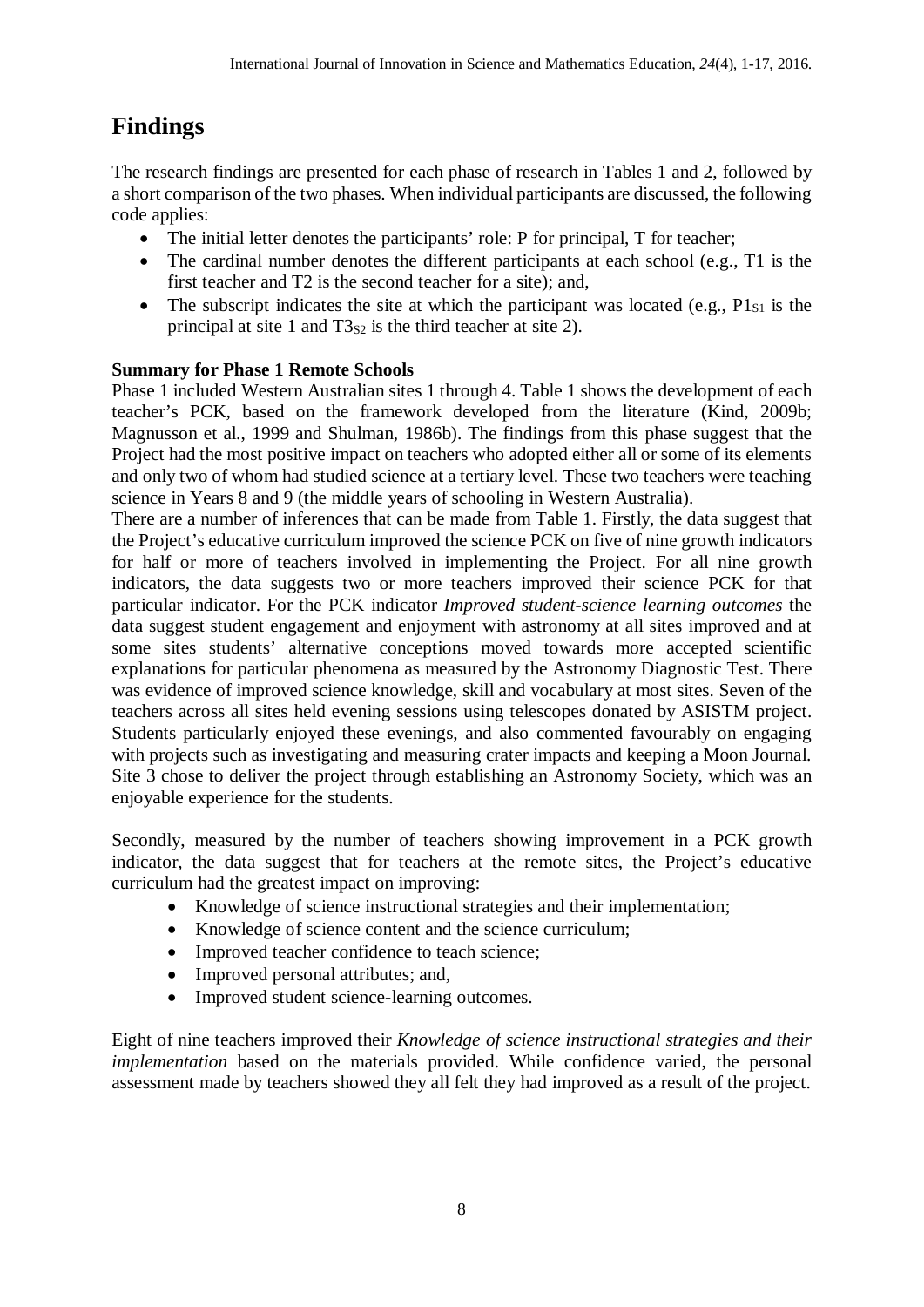|                                                                                                                      | <b>Phase 1</b>                                                                                                                                      | <b>Number</b>                          |
|----------------------------------------------------------------------------------------------------------------------|-----------------------------------------------------------------------------------------------------------------------------------------------------|----------------------------------------|
|                                                                                                                      |                                                                                                                                                     | <sub>of</sub>                          |
|                                                                                                                      | Teacher Codes: T1 <sub>S1</sub> , T2 <sub>S1</sub> ,<br>$T3_{S2}^*$ , T $4_{S2}$ , T $5_{S3}$ , T $6_{S3}$ ,<br>$T7_{S4}$ , T $8_{S4}$ , T $9_{S4}$ | <b>Teachers</b><br><b>Maximum</b><br>9 |
| <b>Indicator of PCK growth</b>                                                                                       |                                                                                                                                                     |                                        |
| 1. Holistically scanning and fluidly<br>moving between components                                                    | T4s2, T7s4 beginning to do so $\frac{1}{2}$                                                                                                         |                                        |
| 2. Knowledge of science instructional<br>strategies and their implementation                                         | $T1_{S1}$ , $T2_{S1}$ , $T4_{S2}$ , $T5_{S3}$ , $T6_{S3}$ ,<br>T7 <sub>S4</sub> , T8 <sub>S4</sub> , T9 <sub>S4</sub>                               | 8                                      |
| 3. Knowledge of areas of science students<br>find difficult to understand together with<br>strategies to remedy this | $T1_{S1}$ , $T2_{S1}$ , $T7_{S4}$ , $T9_{S4}$                                                                                                       | $\overline{4}$                         |
| 4. Knowledge of one's personal orientation to<br>teaching science                                                    | $T7_{S4}$ , partially for $T4_{S2}$ ,                                                                                                               | $\overline{2}$                         |
| 5. Knowledge of science assessment                                                                                   | $T7_{S4}$ , $T8_{S4}$ , $T9_{S4}$                                                                                                                   | 3                                      |
| 6. Knowledge of science (astronomy) content<br>knowledge and curriculum                                              | $T1_{S1}$ , T2 $_{S1}$ T4 $_{S2}$ , T5 $_{S3}$ , T6 $_{S3}$ ,<br>$T7_{S4}$ , T $8_{S4}$ , T $9_{S4}$                                                | 8                                      |
| 7. Improved teacher confidence to teach<br>science                                                                   | $T1_{S1}$ , $T3_{S2}$ <sup>*</sup> , $T4_{S2}$ , $T5_{S3}$ ,<br>T6s3, T7s4, T8s4, T9s4                                                              | 8                                      |
| 8. Improved personal attributes                                                                                      | $T1_{S1}$ , $T2_{S1}$ , $T4_{S2}$ , $T5_{S3}$ , $T6_{S3}$ ,<br>T7 <sub>S4</sub> , T8 <sub>S4</sub> , T9 <sub>S4</sub>                               | 8                                      |
| 9. Improved student science learning<br>outcomes                                                                     | All teachers for:<br>• enjoyment;<br>• engagement; and,                                                                                             | 9                                      |
|                                                                                                                      | • content knowledge and<br>skills                                                                                                                   |                                        |

### **Table 1: Phase 1 summary of data showing growth in PCK**

 $\overline{\text{*}$  T3<sub>S2</sub> implemented her own program at Site 2

The least impact, in terms of science PCK development, was for the following indicators:

- Knowledge of one's personal orientation to teaching science; and,
- Holistically scanning and fluidly moving between components.

Being able to holistically scan the teaching and learning environment and move fluidly amongst PCK components is the hallmark of the expert teacher and takes time to develop. The fact that many of the teachers in Phase 1 of the study were at an early career stage may have been a mitigating factor to acquiring this *integrative* component of PCK based on only one experience with an educative curriculum.

### **Summary for Phase 2 Rural Schools**

This phase of the research was conducted in Victoria, at sites 5 through 8. Table 2 shows the development of each teacher's PCK from this phase, based on the framework applied (Kind, 2009b; Magnusson et al., 1999 and Shulman, 1986b). None of the teachers who participated in this phase had ever undertaken any formal science training.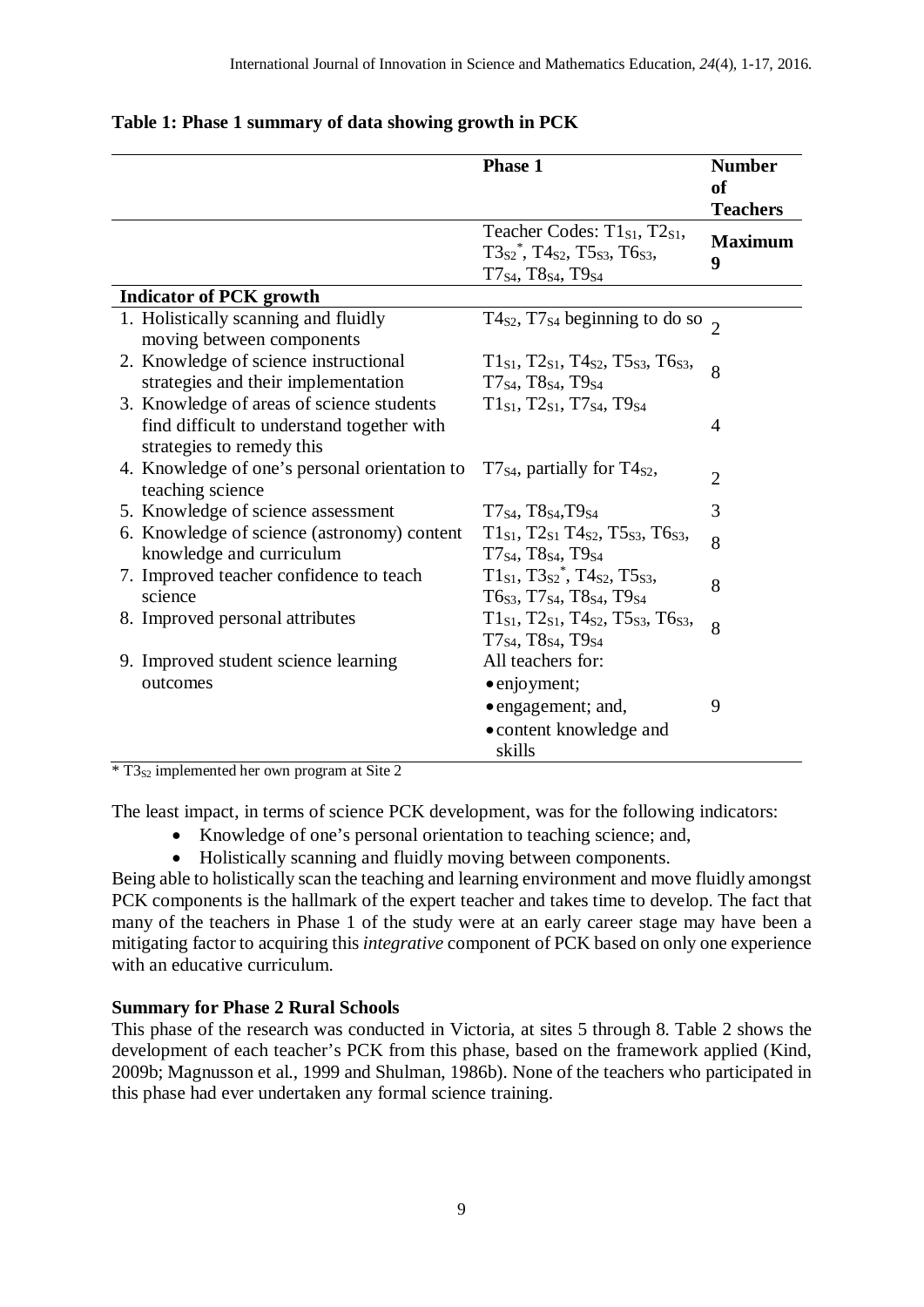|                                             | <b>Phase 2</b>                                                                                  | Number of<br><b>Teachers</b> |
|---------------------------------------------|-------------------------------------------------------------------------------------------------|------------------------------|
|                                             | Teacher Codes: TP1s5, TP2s6,<br>$T10s5$ ***,<br>TP3 <sub>S7</sub> ,<br>$T11_{S8}$<br>$T12_{S8}$ | <b>Maximum</b><br>6          |
| <b>Indicator of PCK growth</b>              |                                                                                                 |                              |
| 1. Holistically scanning and fluidly moving | TP1s5, TP3s7, $T11s8$ ***                                                                       | 3                            |
| between components                          |                                                                                                 |                              |
| 2. Knowledge of science instructional       | TP1s5, TP3s7, T10s5***,                                                                         | 5                            |
| strategies and their implementation         | $T11_{S8}, T12_{S8}$                                                                            |                              |
| 3. Knowledge of areas of science students   | TP1s5, TP3s7, T11ss, T12ss***                                                                   | $\overline{4}$               |
| find difficult to understand together with  |                                                                                                 |                              |
| strategies to remedy this                   |                                                                                                 |                              |
| 4. Knowledge of one's personal orientation  | $TP1_{S5}$ , $TP3_{S7}$ , $T11_{S8}$                                                            | 3                            |
| to teaching science                         |                                                                                                 |                              |
| 5. Knowledge of science assessment          | $TP1_{S5}$ , $TP3_{S7}$ , $T11_{S8}$                                                            | 3                            |
| 6. Knowledge of science (astronomy)         | TP1s5, TP2, TP3s7, T10s5***,                                                                    | 6                            |
| content knowledge curriculum                | $T11_{S8}, T12_{S8}$ ***                                                                        |                              |
| 7. Improved teacher confidence to teach     | TP1 <sub>S5</sub> , TP2 <sub>S6</sub> , TP3 <sub>S7</sub> ,                                     | 6                            |
| science                                     | $T10_{S5}$ ***, $T11_{S8}$ , $T12_{S8}$                                                         |                              |
| 8. Improved personal attributes             | T11ss                                                                                           | 1                            |
| 9. Improved student science learning        | All teachers for:                                                                               | 6                            |
| outcomes                                    | • enjoyment;                                                                                    |                              |
|                                             | • engagement; and,                                                                              |                              |
|                                             | • content knowledge and                                                                         |                              |
|                                             | skills                                                                                          |                              |

#### **Table 2. Phase 2 summary of data showing growth by PCK indicator.**

 $*\times$ <sup>\*\*\*</sup> T10<sub>S5</sub> and T12<sub>S8</sub> were teachers of F–2 students who were included due to the joint nature of curriculum planning in small rural schools. TP3<sub>S7</sub> included the whole school from F–6 when implementing the Project for the same reason.

The data from Table 2 suggest that the Project's educative curriculum improved science PCK on eight of nine growth indicators for half or more of teachers and teaching principals involved in implementing the Project. For the PCK indicator *Improved student science learning outcomes,* the data were similar to Phase 1 in suggesting high student engagement and a move towards more accepted scientific explanations for some students as measured by the Astronomy Diagnostic Test. The data show the Project led to increased involvement of the school communities at viewing nights. These also attracted members from the wider community, often in the form of amateur astronomers and other interested people, to engage with the Project and bring science to life for the students. This also appeared to improve learning outcomes.

Secondly, measured by the number of teachers and teaching principals showing improvement in a PCK growth indicator, the data suggest that for Phase 2 there was the greatest impact on:

- Knowledge of science content and the science curriculum;
- Improved teacher confidence to teach science;
- Improved student science learning outcomes; and,
- Knowledge of science instructional strategies and their implementation.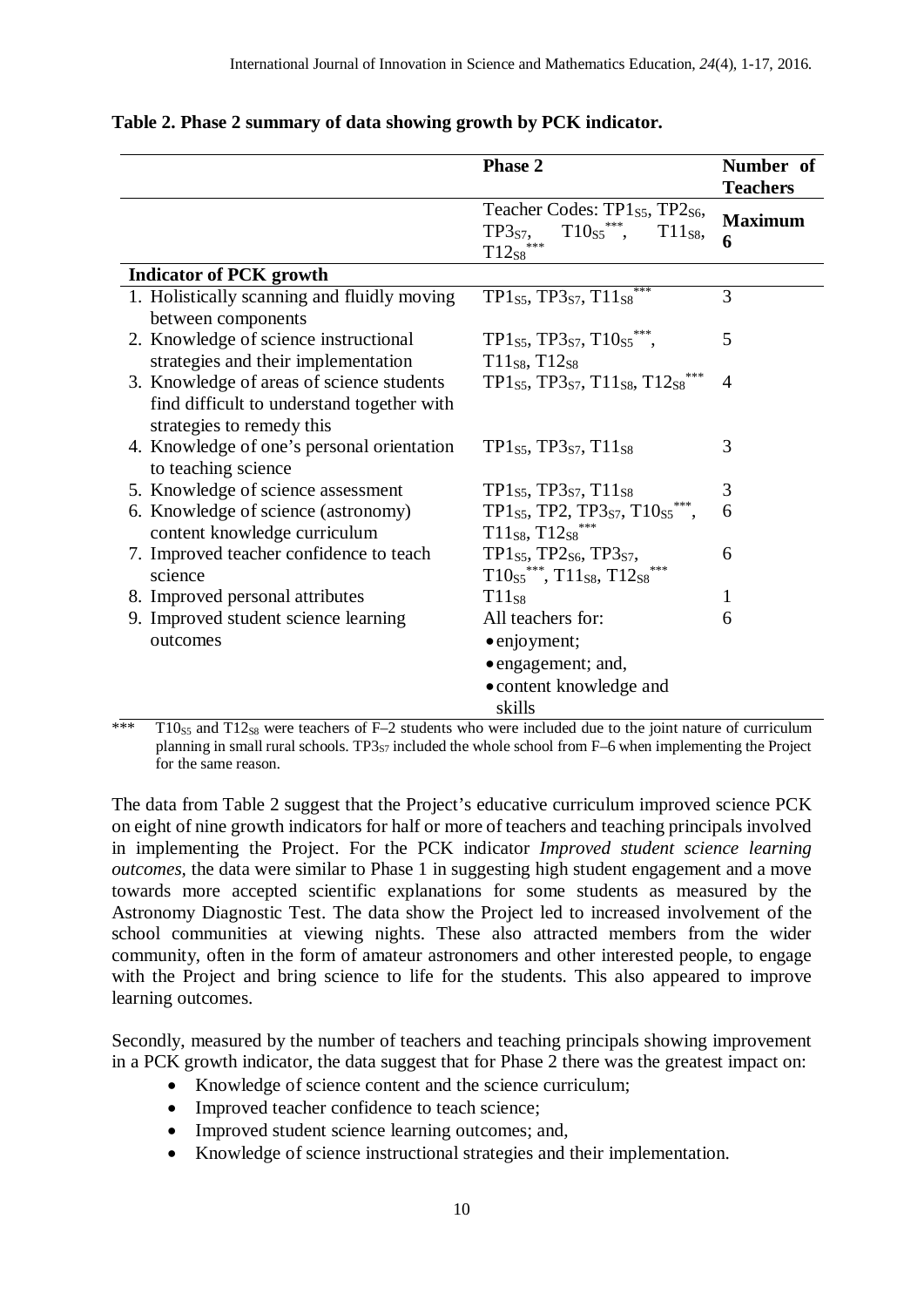The data suggest the Project's educative curriculum had the least impact on improving PCK growth indicator of *Improved personal attributes*. One reason for this could be the career profile of Phase 2 teachers who possessed more experience and many more years of teaching experience in relatively stable teaching and learning environments.  $T11_{S8}$ ,  $TP1_{S5}$  and  $TP2_{S6}$ , already had well-developed personal attributes including strong reflective practitioner skills, high levels of resilience and the ability to provide and receive constructive feedback. This latter attribute occurred often as part of the professional learning network of colleagues in this high functioning cluster of schools. It was, therefore, more difficult for the data to show evidence of growth in these personal attributes for the participants, although  $T11_{S8}$  did demonstrate a willingness to try the Project's integrated inquiry–based, investigative approaches using technology when she had initially felt very uncomfortable about using any digital technology.

### **Comparison of Phase 1 and 2 Findings**

In terms of similarities for the Phase 1 and Phase 2 sites, the data indicate that all bar one of the participants in both phases improved their PCK in the areas of *knowledge of science instructional strategies and their implementation*, *knowledge of science (astronomy) content, the astronomy science curriculum contained in the Project*, *improved teacher confidence to teach science* and, *improved student science learning outcomes*.

The single biggest difference in results between Phases 1 and 2 of the study is in *improved personal attributes* where this PCK growth indicator was present for eight of nine teachers in Phase 1 sites and only one of six teachers/teaching principals in Phase 2 sites. A possible explanation for this may lie in the career profile of the teachers participating at each of the two locations. The great majority of teachers in Phase 1 sites were early–career graduate teachers who needed to develop quickly the skills of resilience and perseverance as well as skills in giving and receiving feedback as part of learning the profession. A culture of needing to be resilient was constantly present during the early stages of their careers as they attempted to learn their trade in these challenging remote locations. They did demonstrate high degrees of resilience and a thirst for help on how to develop as professionals. At issue for these teachers was that their desire for feedback, and opportunities to network with colleagues in other schools both to give and to receive feedback on their teaching were not being met through either internal or external support mechanisms. In contrast, the career profile of Phase 2 teachers showed more experience with many more years of teaching experience in relatively stable teaching and learning environments, where it was more difficult for the data to show evidence of growth in these personal attributes for these teachers/teaching principals.

For *knowledge of one's personal orientation to teaching science* and *holistically scanning and fluidly moving between components,* relatively few participants (two and three teachers in Phases 1 and 2 respectively) showed growth in this PCK indicator. This study suggests the development this capacity takes time. The different career profiles for the teachers/teaching principals in each phase of the study, it is argued, is likely to be a factor in accounting for the differences in this indicator. We are not suggesting, however, that this skill is rigidly fixed to a teacher's particular career stage.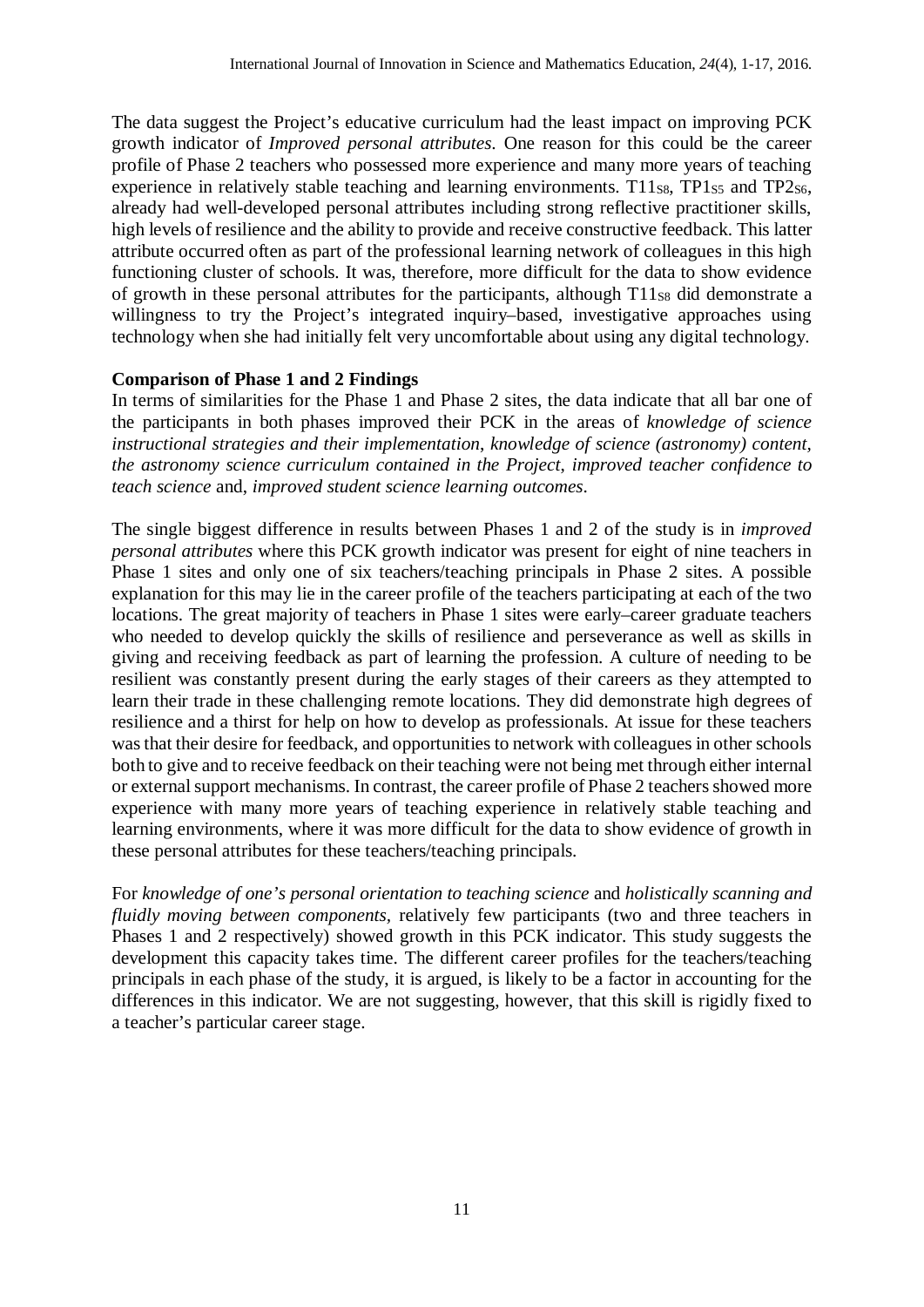### **Discussion**

From the analyses, it was clear that the Project (McKinnon, 2005, 2012) has strong potential for improving teachers' science PCK in the middle years of schooling in rural and remote areas together with the concomitant potential to help redress rural education disadvantage. The findings indicate that out of a total of 15 teachers/teaching principals, there was growth in PCK on six of the nine growth indicators for half or more of the participants.

The findings also show a concomitant possibility to help redress rural disadvantage. It appears that this potential derives from two sources. The first lies in the Project materials conforming to the design principles for educative curricula to simultaneously elicit teacher and student learning. The Project materials adhere to the principles developed by combining the works of Kind (2009b), Magnusson et al. (1999) and Shulman (1986b), as well as the design heuristics developed by Davis and Krajcik (2005). Furthermore, the Project materials follow the design principles for student curriculum developed by Bybee (2006) and Donovan and Bransford (2005). Both the teacher and student learning materials are extensive and of high quality. They offer high levels of support both in a face-to-face and in an ICT-mediated fashion. The second reason for the Project's potential lies in its well-conceived implementation plan, which is achieved by delivering an initial intense face-to-face professional development session followed by longer term IT-mediated support. The initial session is designed to provide an overview of the Project, model the use of the materials to teach students, and allow teachers to examine their science orientations so they may identify any alternative conceptions they may hold. In addition, the Teachers' Guide contains embedded professional learning to develop teachers' PCK including: advice on designing and modifying a number of instructional strategies to teach astronomy, astronomy content knowledge to support subject content knowledge development, explanation of students' alternative conceptions in astronomy, information on students' beliefs about astronomy, and advice on assessment practices. Other benefits of the materials are the Astronomy Diagnostic Test, which is an evaluation tool for measuring students' learning outcomes, and dissemination of all learning materials on a USB, DVD or by Dropbox that has extensive hyperlinks to guide the teachers through the Project.

The third research question addressed the implications for supporting teachers of science in the middle years of schooling in rural and remote areas to improve their PCK. This study identifies a number of implications. First, PCK development takes time, particularly in being able to holistically and fluidly move amongst the elements to continually assess and reassess the effectiveness of instructional strategies (e.g., Loughran et al., 2006). Visualising PCK improvement as occurring along a career continuum reinforces the view that it can be developed, improved and refined. Developing and improving the PCK of teachers of science in the middle years of schooling in rural and remote areas requires an integrative combination of educative curricula and professional learning in both short-term and long-term timeframes to develop both the quantity and quality of the nine PCK components. Secondly, given the criticality of science teachers to achieving the ideal picture for science education (Goodrum et al., 2000), this research indicates that the development of PCK cannot be left to chance. Rather, it requires a planned and systematic approach *for each teacher* supported by the employer. Further, teachers in the middle years of schooling in remote areas face a number of significant challenges to develop their science PCK, especially graduate and proficient teachers, who require both additional in–school and external support in addition to the educative curricula to meet these challenges. Finally, introducing educative curricula in Years F–4 in rural and remote schools provides an opportunity to improve early primary school teachers' science PCK.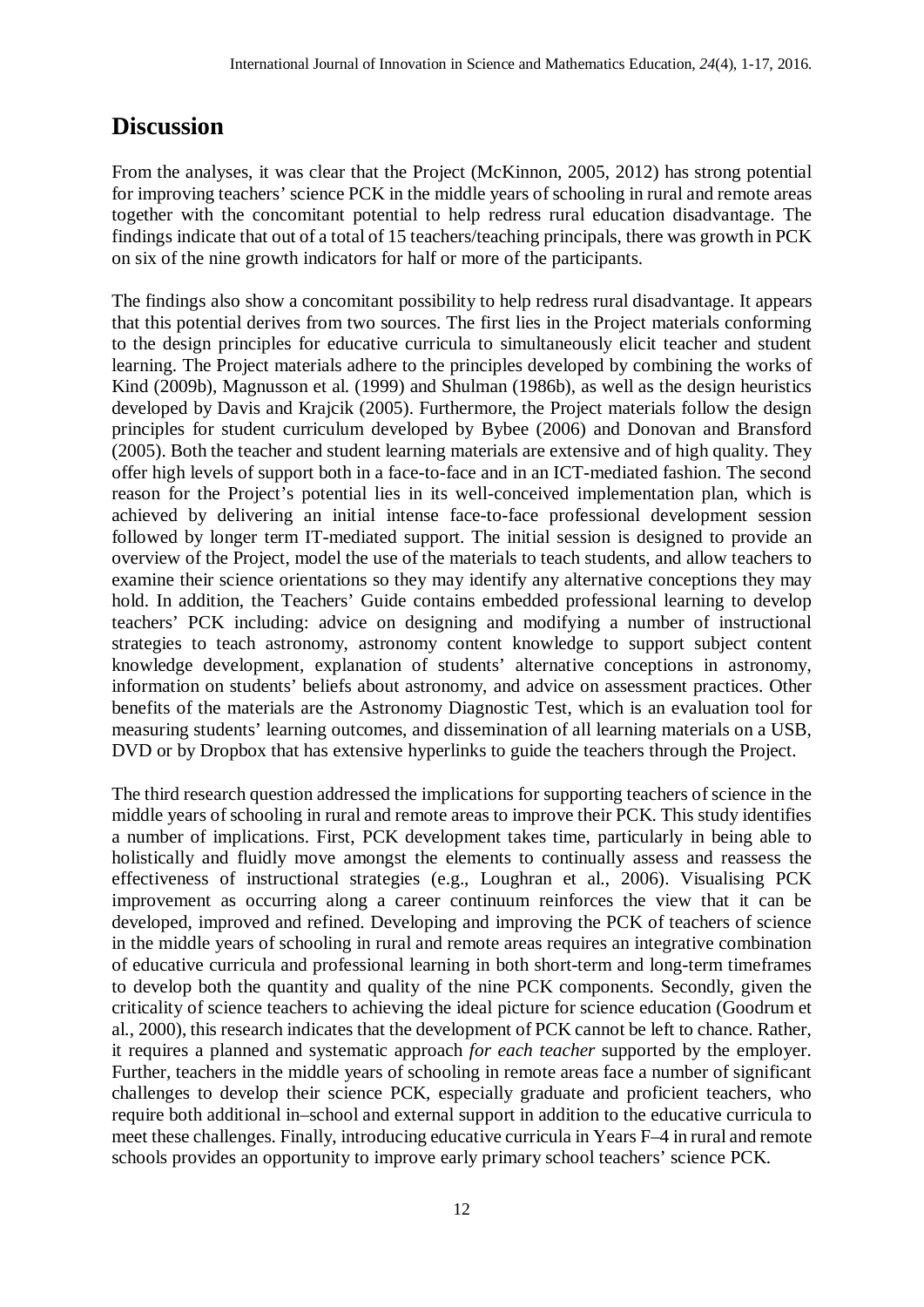The overwhelming benefit of educative curricula on teachers' science instruction was evident when the participants of this project commented very favourably on the quality and usefulness of the materials and requested similar educative curricula on a range of science topics from the researchers. T11<sub>S8</sub>, for example, made the comment to the one of us that the "*standard had been set by the Project materials"* and wished for materials of a similar standard for all of the other *Australian Curriculum: Science F–10* topics she would teach over the next few years. While this was very positive feedback, it is also indicative of the time demands that teachers face in meeting the requirements of teaching. They are understandably *time poor* when it comes to finding time for activities such as developing their own curriculum materials, preferring instead to have someone else design the materials for them but to allow for the modification of them to fit their context. Education systems have the capacity to do this through their curriculum design functions usually located in Curriculum Directorates or Distance Education Learning Material Design Directorates, and need to be encouraged to provide educative curricula to support teachers.

In terms of developing teachers' science PCK, it was also evident that graduate teachers of science in remote areas require additional in–school support to meet these challenges. Ideally, this should come from more experienced teachers of science. Where these are not available, as was the case at remote Sites 1, 2 and 3, then support should come from school principals. Principals are able to provide additional in-school support by facilitating the establishment and nurturing of subject–specific and teacher and leader networks as occurred at the Phase 2 sites, where they jointly funded a Cluster Coordinator to help organise activities. Such a position provided organisational support for early career teachers who were coming to terms with behaviour management techniques as well as learning the subject-specific PCK. This was especially the case for the teachers in Phase 1 of this study who were beginning to develop their understanding of PCK needs across all KLAs, and not just in Science.

### **Conclusions**

The results of this research indicate that the Project, with its educative curriculum design, has strong potential for improving teachers' science PCK in the middle years of schooling in isolated areas with the concomitant potential for redressing rural disadvantage. This educative curriculum achieves this by conforming to better practice design principles as well as having a well–conceived implementation plan. The study provides guidance to teachers and designers of professional learning experiences on areas of PCK to target when seeking to develop the attributes possessed by experienced teachers. Of particular note is perhaps the extent to which the educative curriculum helped teachers with no formal training in science to become more comfortable with teaching the content to their students. Teachers expressed the opinion that the materials had helped them feel more comfortable with, and confident about, teaching astronomy to their students. These aspects of educative curriculum with the embedded professional learning approach for teachers are worthy of further investigation in other science content areas for overcoming the "tyranny of distance" in Australia.

If science education in rural and remote settings in the middle years of schooling is to be effective then the development of science–teacher PCK is critical and cannot be left to chance. This requires an individualised, planned and systematic approach to PCK development *for each teacher*, supported by their employer. This research has also shown that educative curricula with embedded teacher professional learning should form part of a suite of professional support activities for teachers of science in rural and remote areas to assist their development of PCK. In addition to educative curricula, this study suggests that the suite of support should include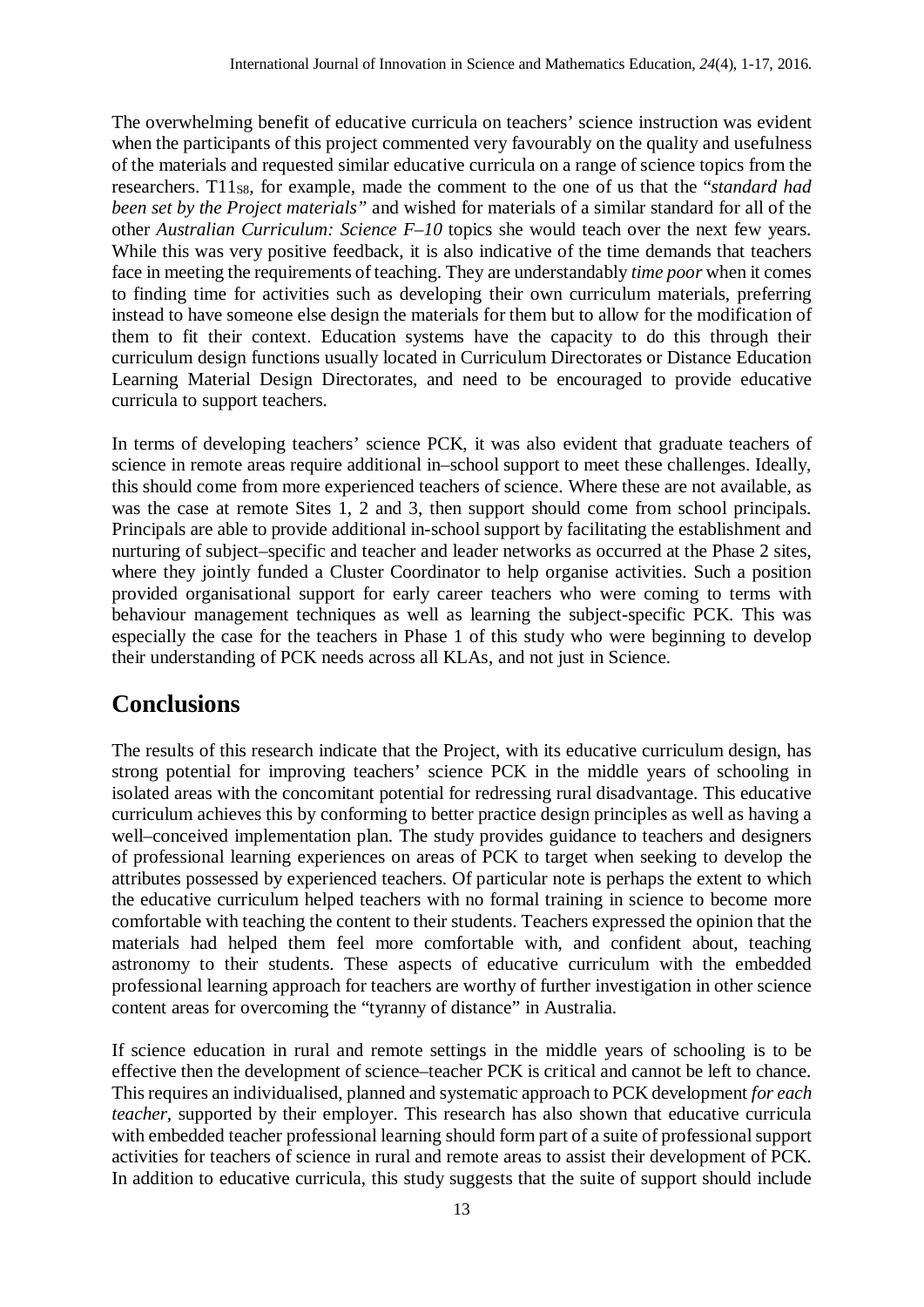other forms of external provision such as science consultants, cluster–schools support and face– to–face professional learning as well as in-school professional learning from the principal and experienced teachers.

Teachers in the middle years of schooling in rural and remote areas face many challenges to develop their science PCK to improve their students' learning outcomes. The moral imperative for improving science teaching and learning in rural and remote areas stems from the need to ensure that rural students (and teachers) do not experience another layer of disadvantage relative to their metropolitan peers by receiving a poorer science education or worse, no science education at all. If this disadvantage continues, it could potentially result in poorer scientific literacy skills for rural and remote students and a reduced ability to contribute to, and thrive in, the national and international knowledge economy.

### **References**

- Abell, S. K. (2008). Twenty years later: Does pedagogical content knowledge remain a useful idea? *International Journal of Science Education, 30*(10), 1405–1416.
- ACARA (2012*). Australian Curriculum: Science.*
- *h*ttp://www.australiancurriculum.edu.au/Science/Curriculum/F-10, viewed 10 June 2014.
- ACARA (2013). *National assessment program, Science literacy, Year 6.* Sydney, Australia: ACARA.
- ACARA (2014). National Report on Schooling in Australia 2012. Retrieved 15/8/2014 from http://www.acara.edu.au/reporting/national\_report\_on\_schooling\_2012/national\_report\_on\_schooling\_in\_au stralia\_2012.html.
- ACER (2013). *PISA 2012: How Australia measures up.* Camberwell, Australia: ACER
- Alston, M., & Kent, L. (2006). *The impact of the drought on secondary education access in Australia's rural and remote areas*. Canberra, Australia: DEST.
- Angell, C., Ryder, J., & Scott, P. (2005). *Becoming an expert teacher: Novice physics teachers' development of conceptual and pedagogical knowledge*. Paper presented at European Science Education Research Association, Barcelona, Spain, 2005.
- Angus, M., Olney, H., Ainley, J., Caldwell, B., Burke, G. Selleck, R. & Spinks, J. (2004). *The sufficiency of resources for Australian Primary schools*. DEST: Canberra, Retrieved February 25, 2007 from http://www.primaryresourcing.com.au/downloads/SRAPS2.pdf.
- Appleton, K. (2005). Science Pedagogical Content Knowledge and elementary school teachers. In Appleton, K. (ed.), *Elementary Science Teacher Education*, 31–54. Abingdon: Routledge.
- Australian Bureau of Statistics (2011). *Australian Statistical Geography Standard*: Canberra, Australia: ABS
- Australian Council of Deans of Science (ACDS)(2005). *Who's Teaching Science: Meeting the demand for qualified science teachers in Australian secondary schools*. Retrieved 5/2/2015 from https://cshe.unimelb.edu.au/research/disciplines/docs/Who'sTeachingScience.pdf.
- Australian Productivity Commission (2010). Advancing Australia's 'Human Capital Agenda'. Ian Little Lecture in Melbourne on 13 April 2010.
- Australian Productivity Commission (2010). Vocational Education and Training Workforce: Issues paper. *Productivity Commission, Government of Australia Research Reports*.
- Australian Senate Standing Committee on Rural Affairs and Transport (2009). Inquiry into Rural and Regional access to Secondary and Tertiary Education Opportunities. Retrieved 12/11/2012 from http://www.aph.gov.au/Parliamentary\_Business/Committees/Senate/Rural\_and\_Regional\_Affairs\_and\_Tran sport/Completed\_inquiries/2008-10/rural\_and\_regional\_education/index
- Birman, B., Desimone, L., Porter, A., & Garet, M. (2000). Designing professional development that works. *Educational Leadership, 57*(8), 28–33.
- Burns, R. B. (2000). *Introduction to Research Methods*. (4<sup>th</sup> ed.). London: Sage.
- Bybee, R. (2006). Scientific inquiry and science teaching. In L.B. Flick & N.G. Lederman (Eds.), *Scientific inquiry and the nature of science: Implications for teaching, learning and teacher education.* Dordrecht: Springer.
- Bybee, R.W. (2014). NGSS and the next generation of science teachers. *Journal of Science Teacher Education, 25,* 211–221.
- Chadbourne, R. (2001). Middle schooling for the middle years. *What might the jury be considering*. Southbank: Australian Education Union*.*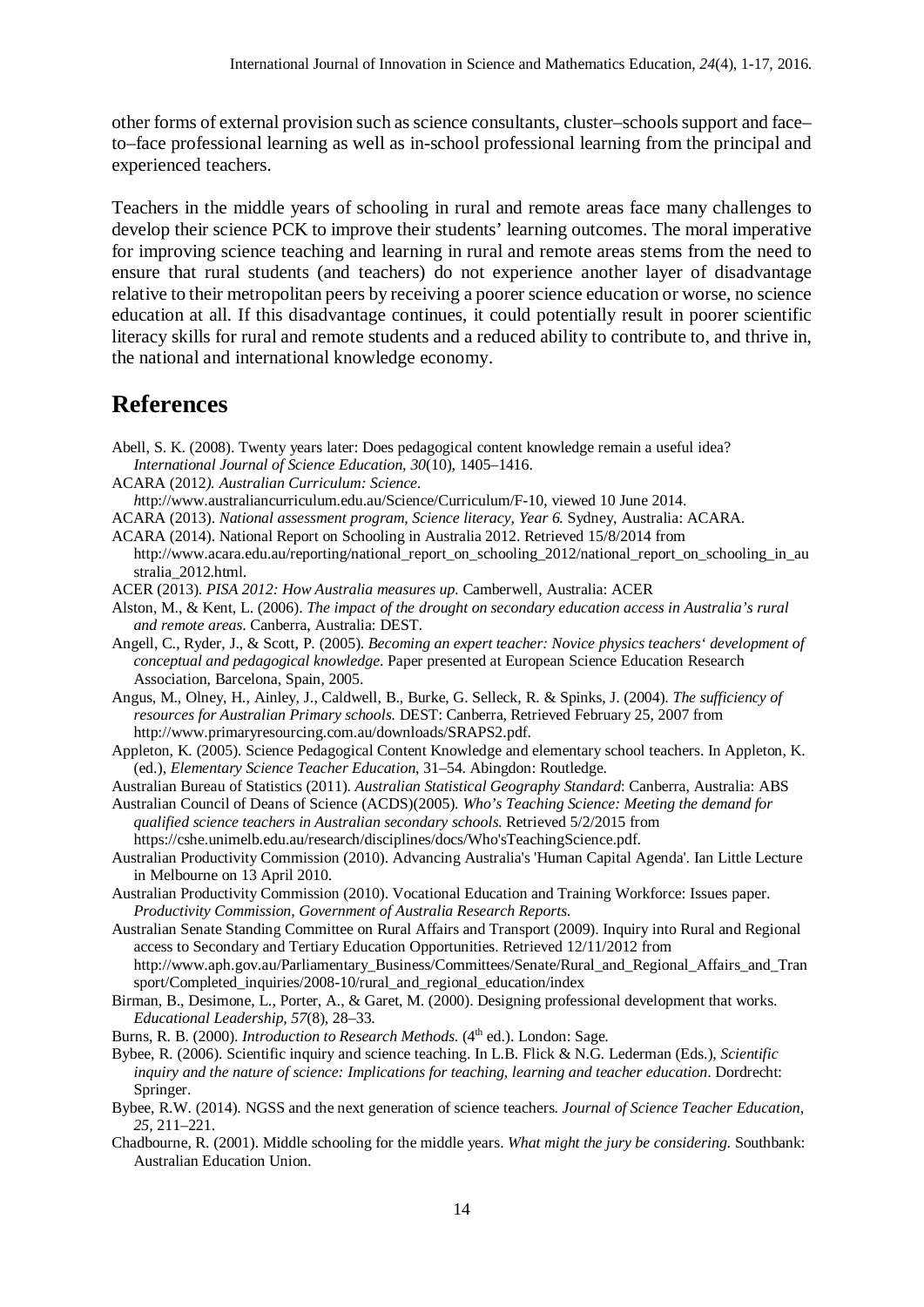- Cochran-Smith, M., & Lytle, S. (1999). Relationships of knowledge and practice: Teacher learning communities. A. Iran-Nejad & P.D. Pearson (Eds.) *Review of Research in Education*, (24), pp. 249–305. Washington DC: American Education Research Association.
- Council of Australian Government (COAG) (2013). *Education in Australia 2012: Five years of performance*. Sydney: Reform Agenda.
- Danaia, L., (2007). Students' Experiences, Perceptions and Performance in Junior Secondary Science. PhD Thesis, Charles Sturt University, NSW, Australia.
- Danaia, L., Fitzgerald, M. T., & McKinnon, D.H. (2013). Students' perceptions of high school science: What has changed over the last decade? *Research in Science Education*, *43*(4), 1501–1515.
- Danaia, L., & McKinnon, D. H. (2008). Common alternative astronomical conceptions encountered in junior secondary science classes: Why is this so. *Astronomy Education Review*, *6*(2), 32–53.
- Davis, E. A., Petish, D., & Smithey, J. (2006) Challenges new science teachers face. *Review of Educational Research, 76*(4), 607–651.
- Davis, E. A., & Krajcik, J. S. (2005). Designing educative curriculum materials to promote teacher learning. *Educational Researcher*, *34*(3), 3–14.
- Deming, G. L., & Hufnagel, B. R. (2000, December). The astronomy diagnostic test: Past, present and future. In *Bulletin of the American Astronomical Society, 32*, 1554).
- DEECD AusVELs (2012). *Science Curriculum*. Melbourne, Victoria: Department of Education and Early Childhood Development.
- Department of Education and Early Childhood Development (DEECD) (2013). *The state of Victoria's children report 2011*. Melbourne: DEECD.
- Dinham, S., & Rowe, K. (2009) Teaching and learning in middle schooling: A review of the literature. Retrieved from http://research.acer.edu.au/tll\_misc/11 on 31 March 2015.
- Donovan, M.S., & Bransford, J.D. (2005). *How Students Learn: History, Mathematics and Science in the Classroom*. Committee on How People Learn. A Targeted Report for Teachers. Washington DC: National Academies of Science, Engineering and Medicine.
- Federation of Australian Scientific and Technological Societies. (2002). *Australian science: investing in the future*. Deakin West, ACT: FASTS.
- Fishman, B., Marx, R., Best, S., & Tal, R. (2003). Linking teacher and student learning to improve professional development in systemic reform. *Teaching and Teacher Education*, *19*, 643–658.
- Fitzgerald, M.T., McKinnon, D., Danaia, L., (2015). Inquiry-based educational design for large-scale high school astronomy projects using real telescopes. *Journal of Science Education and Technology*, 24 (6), 747- 760
- Goodrum, D., Druhan, A., & Abbs, J. (2012). *The status and quality of Year 11 and 12 science in Australian schools*. Report prepared for the Office of the Chief Scientist by the Australian Academy of Science (AAS). Canberra: AAS.
- Goodrum, D., Hackling, M., & Rennie, L. (2001). *The status and quality of teaching and learning of science in Australian schools: A research report*. Canberra: Department of Education, Training and Youth affairs.
- Grimmett, P.P., & MacKinnon, A. M. (1992). Craft knowledge and the education of teachers. G. Grant (Ed.) *Review of Research in Education*, 18, pp. 385–456. Washington DC: American Education Research Association.
- Hollow, R. (2007). Final Report: Wildflowers in the Sky ASISTM Report for the Curriculum Corporation. (Personal copy supplied.)
- Hufnagel, B. (2002). Development of the astronomy diagnostic test. *Astronomy Education Review*, *1*(1), 47–51.
- Kahle, J. B. (1999). *Teacher professional development: Does it make a difference in student learning?* Retrieved January 6, 2005, from http://www.house.gov/science/kahle\_061099.htm.
- Kind, V. (2009a). A conflict in your head: An exploration of trainee science teachers' subject matter knowledge development and its impact on teacher self‐confidence. *International Journal of Science Education*, *31*(11), 1529–1562.
- Kind, V. (2009b). Pedagogical content knowledge in science education: Perspectives and potential for progress. *Studies in Science Education*, *45*(2): 169–204.
- Loughran. J., (2010). *What expert teachers do: Enhancing professional knowledge for classroom practice*. Crows Nest, NSW: Allen & Unwin.
- Loughran, J., Berry, A., Mulhall, P., & Woolnough, J. (2006). Understanding and valuing the development of pedagogical content knowledge in science teacher education. In I. Eilks, & B. Ralle (Eds.), *Towards research-based science teacher education*. Germany: Shaker, Aachen.
- Lyons, T., & Quinn, F. (2010). *Choosing Science: Understanding the declines in senior high school science enrolments*. National Centre of Science, ICT and Mathematics Education for Rural and Regional Australia (SiMERR). Armidale, Australia: University of New England.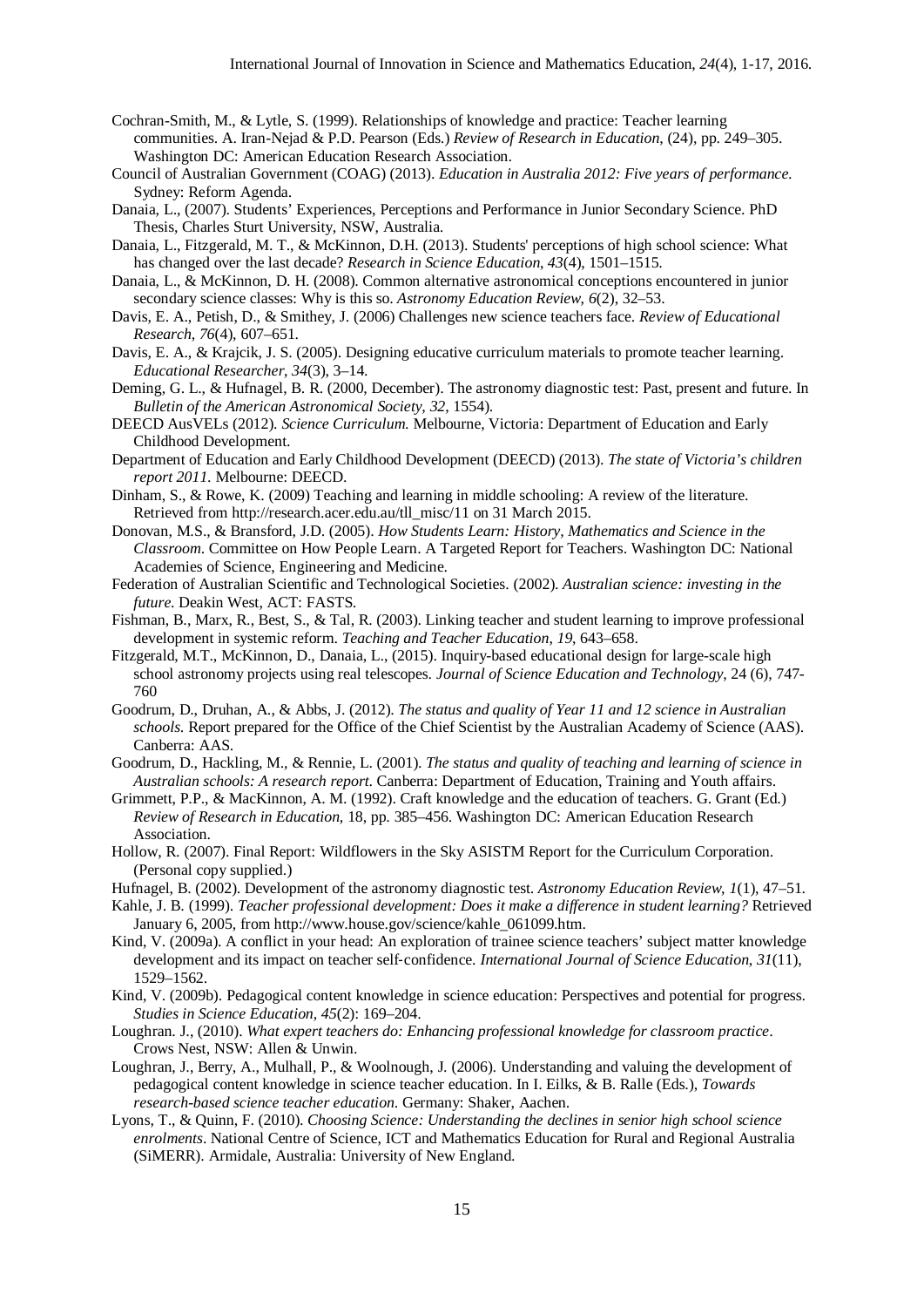- Magnusson, S., Krajcik, J., & Borko, H. (1999). Secondary teachers' knowledge and beliefs about subject matter and their impact on instruction. In J. Gess Newsome & N. G. Lederman (Eds.), *Examining Pedagogical Content Knowledge.* Dordrecht: Kluwer Academic Publishers, pp. 95–132.
- Marginson, S., Tytler, R., Freeman, B., & Roberts, K. (2013). *STEM: Country comparisons*. Report for the Australian Council of Learned Academies, www.acola.org.au.
- McKinnon, D.H., (2005). The Eye Observatory Remote Telescope Project: Practical Astronomy for Years 7, 8 and 9. *Commonwealth of Australia: DEST*. ISBN 0-9757932-0-9.
- McKinnon, D.H., (2012). *A Journey through Space and Time: Teachers' Guide* (4th edition). Bathurst, Australia: Charles Sturt University.
- McKinnon, D.H., Danaia, L., & Deehan, J. (in review). NGSS and the educational design of preservice elementary teacher science courses. *Research in Science Teaching.*
- Merriam, S. B. (1998). *Qualitative research and case study applications in education*. San Francisco, CA: Jossey-Bass.
- Mission Australia. (2006). *Rural and Regional Australia: Change, Challenge and Capacity*. Sydney, Australia: Mission Australia.
- Mitchell, I. J. Panizzon, D. Keast, S. & Loughran, J. J. (2015). Understanding the Pedagogical Reasoning of Expert Teachers. Paper presented at Australasian Science Educators Research Association, University of Western Australia,  $1<sup>st</sup>-3<sup>rd</sup>$  July, 2015.
- National Assessment Program—Scientific Literacy (NAP-SL), 2003–2012. Reports available at http://www.nap.edu.au/results-and-reports/national-reports.html.
- National Centre of Science, Information and Communication Technology, and Mathematics Education for Rural and Regional Australia (2006). *The SiMERR National Survey*. Retrieved 15/1/2015 from
- http://simerr.une.edu.au/pages/projects/1nationalsurvey/Abridged%20report/Abridged\_Full.pdf NSW Government (2002). Inquiry into the Provision of public education in New South Wales: Third Report. Retrieved 25/3/2007 from https://www.nswtf.org.au/files/third\_report.pdf
- OECD. (2006). *Assessing scientific, reading and mathematical literacy: A framework for PISA 2006*. Retrieved January 26, 2007 from http://www.oecd.org/dataoecd/63/35/37464175.pdf.
- OECD (2013). *Education Policy Outlook: Australia (2013).* OECD Publishing.
- OECD–PISA (2012). Learning for tomorrow's world: First results from PISA 2003. *Author, Paris, France*. Retrieved 6 June, 2013 from http://www.oecd.org/pisa/keyfindings/pisa-2012-results.htm.
- Office of the Chief Scientist (2012). *Health of Australian Science report*. Australian Government, Canberra, Australia. (Chubb, 2012)
- Office of the Chief Scientist (2014). *Science, Technology, Engineering and Mathematics: Australia's Future.*  Canberra, Australia: Australian Government (Chubb, 2014)
- Regional Policy Advisory Committee of Victoria (2013) Thinking Rural and Regional—Guidelines for Assessing Regional and Rural Impacts of Government Policy and Legislation Research Report. Retrieved 14/12/14 from https://www.rdv.vic.gov.au/about-us/regional-development-advisory-committee/educationaspiration.
- Rubin, H.J., & Rubin, I.S. (2011). *Qualitative interviewing: The art of hearing data* (3rd ed.), Thousand Oaks, CA: Sage.
- Sheffield, R. (2004). *Facilitating teacher professional learning: Analysing the impact of an Australian professional learning model in secondary science*. Perth, Western Australia: Edith Cowan University.
- Shulman, L. S. (1986). Those who understand: Knowledge growth in teaching. *Education Researcher*, *15*(2), 4– 14.
- Shulman, L. S. (1986b). Those who understand: A conception of teacher knowledge. *American Educator, 10*(1), 9–15, 43–44.
- Sidoti, C. (2000). *National Inquiry into Regional and Remote Education*. Human Rights and Equal Opportunity Commission. Canberra, Australia: Commonwealth of Australia.
- Slater, T. F., Hufnagel, B., & Adams, J. P. (1999, May). Validating the astronomy diagnostics test for undergraduate non-science majors. In *Bulletin of the American Astronomical Society* (Vol. 31, p. 937).
- TIMSS & PIRLS International Study Centre (2013). *International Results in Science, TIMSS, 2011*. International Association for the Evaluation of Educational Achievement.
- Tytler, R., Mousley, J., MacMillan, A., Marks, G., & Tobias, S. (2006). *You don't have other teachers to bounce ideas off*. Report from SiMERR Victoria: State and territory case studies., Canberra, Australia: University of New England. pp. 44–64.
- Tytler, R., Osborne, J., Williams, G., Tytler, K., & Cripps Clark, J. (2008). *Opening up pathways: Engagement in STEM across the Primary-Secondary school transition*. Department of Education, Employment and Workplace Relations. Tytler, R., Syminton, D., & Smith C. (2009). A curriculum innovation framework for science, technology and mathematics education. *Research in Science Education*, *41*(1), 19–38.